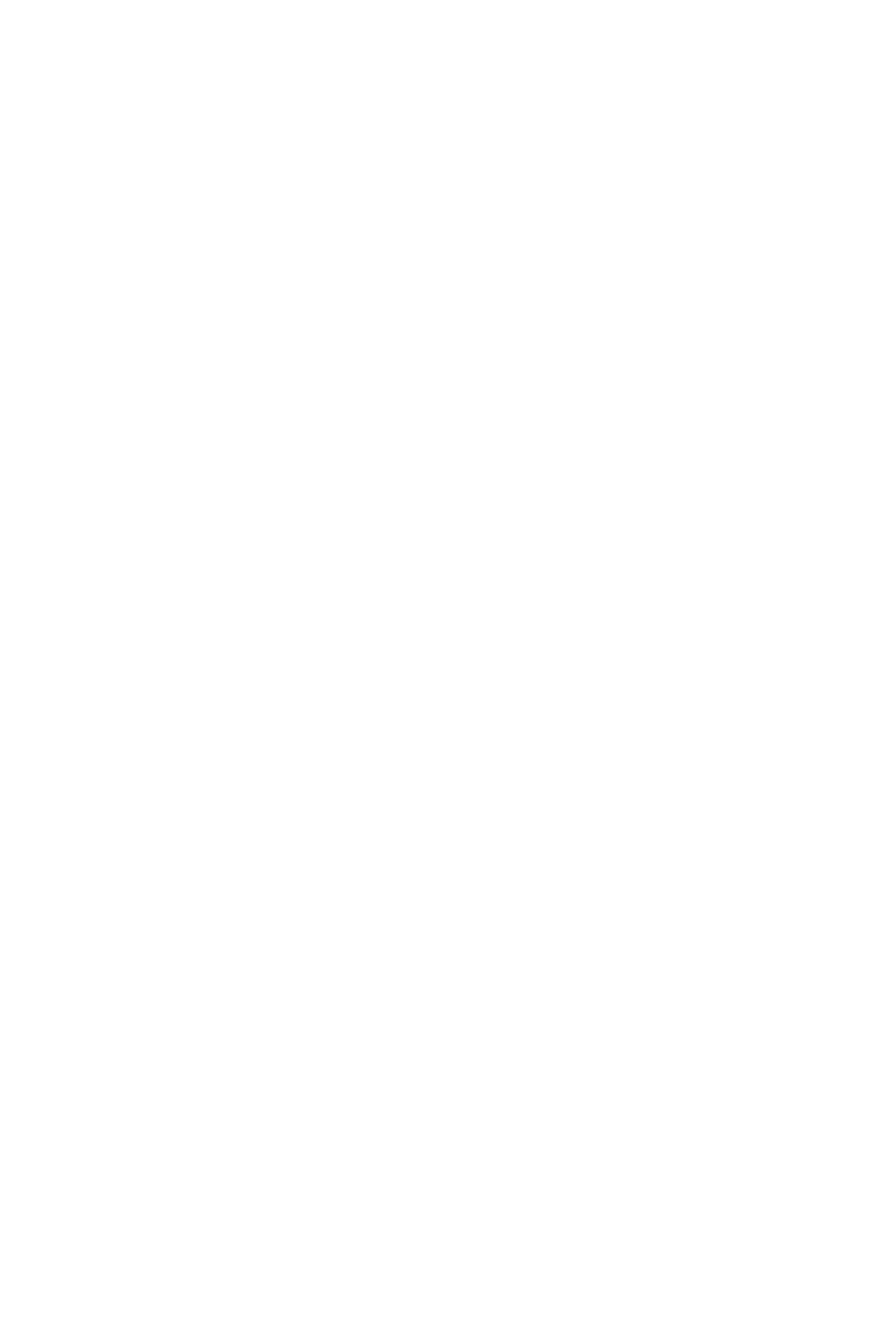# PRIVACY ONLINE, LAW AND THE EFFECTIVE REGULATION OF ONLINE SERVICES

Marcin BETKIER

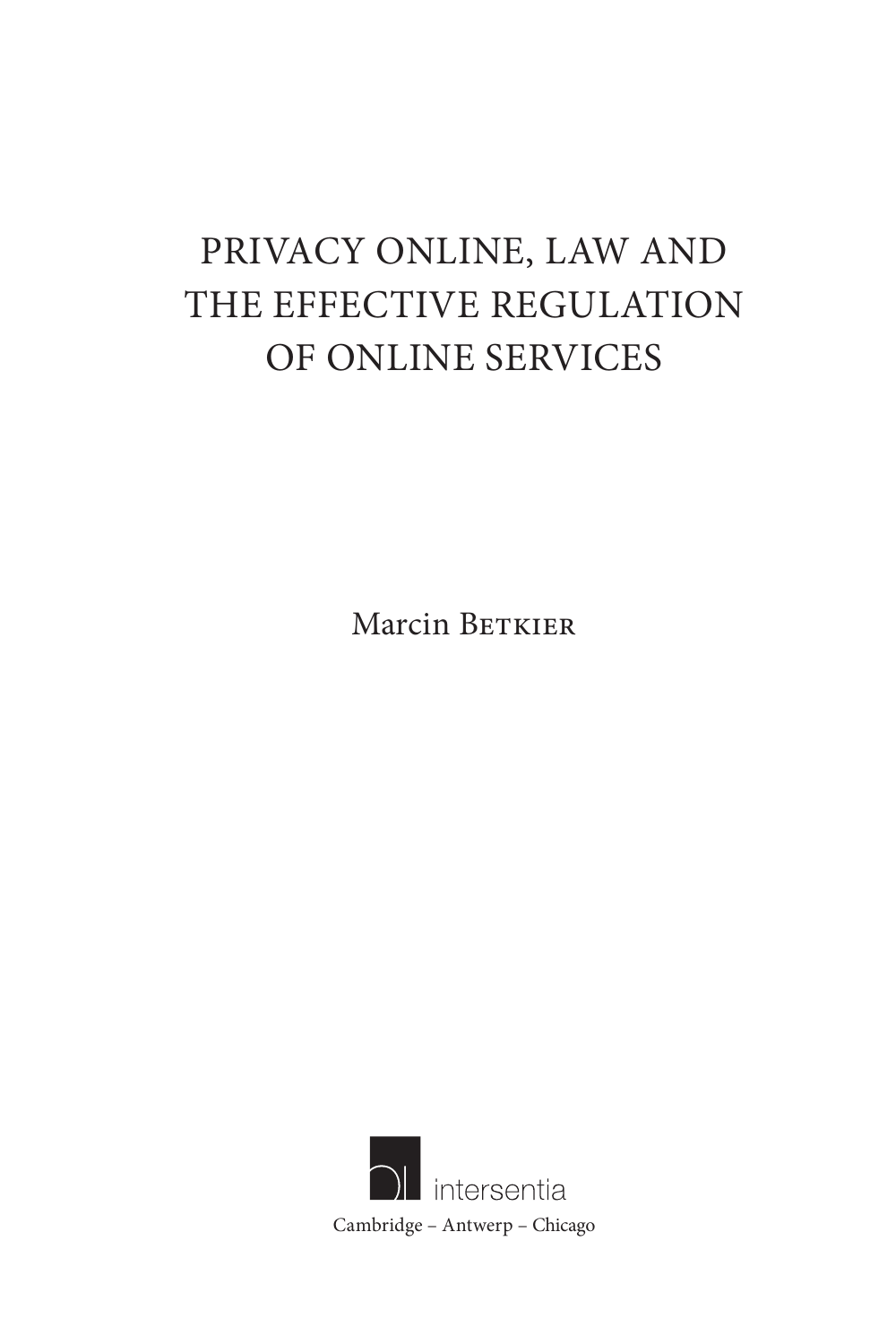Intersentia Ltd 8 Wellington Mews Wellington Street | Cambridge CB1 1HW | United Kingdom Tel.: +44 1223 736 170 Email: mail@intersentia.co.uk www.intersentia.com | www.intersentia.co.uk

*Distribution for the UK and Ireland:* NBN International Airport Business Centre, 10 Thornbury Road Plymouth, PL6 7PP United Kingdom Tel.: +44 1752 202 301 | Fax: +44 1752 202 331 Email: orders@nbninternational.com

*Distribution for Europe and all other countries:* Intersentia Publishing nv Groenstraat 31 2640 Mortsel Belgium Tel.: +32 3 680 15 50 | Fax: +32 3 658 71 21 Email: mail@intersentia.be

*Distribution for the USA and Canada:* Independent Publishers Group Order Department 814 North Franklin Street Chicago, IL 60610 **USA** Tel.: +1 800 888 4741 (toll free) | Fax: +1 312 337 5985 Email: orders@ipgbook.com

#### Privacy Online, Law and the Effective Regulation of Online Services © Marcin Betkier 2019

The author has asserted the right under the Copyright, Designs and Patents Act 1988, to be identified as author of this work.

 No part of this book may be reproduced, stored in a retrieval system, or transmitted, in any form, or by any means, without prior written permission from Intersentia, or as expressly permitted by law or under the terms agreed with the appropriate reprographic rights organisation. Enquiries concerning reproduction which may not be covered by the above should be addressed to Intersentia at the address above.

Artwork on cover: © Ed Buziak/Alamy Stock Photo

 ISBN 978-1-78068-820-6 D/2019/7849/91 NUR 820

 British Library Cataloguing in Publication Data. A catalogue record for this book is available from the British Library.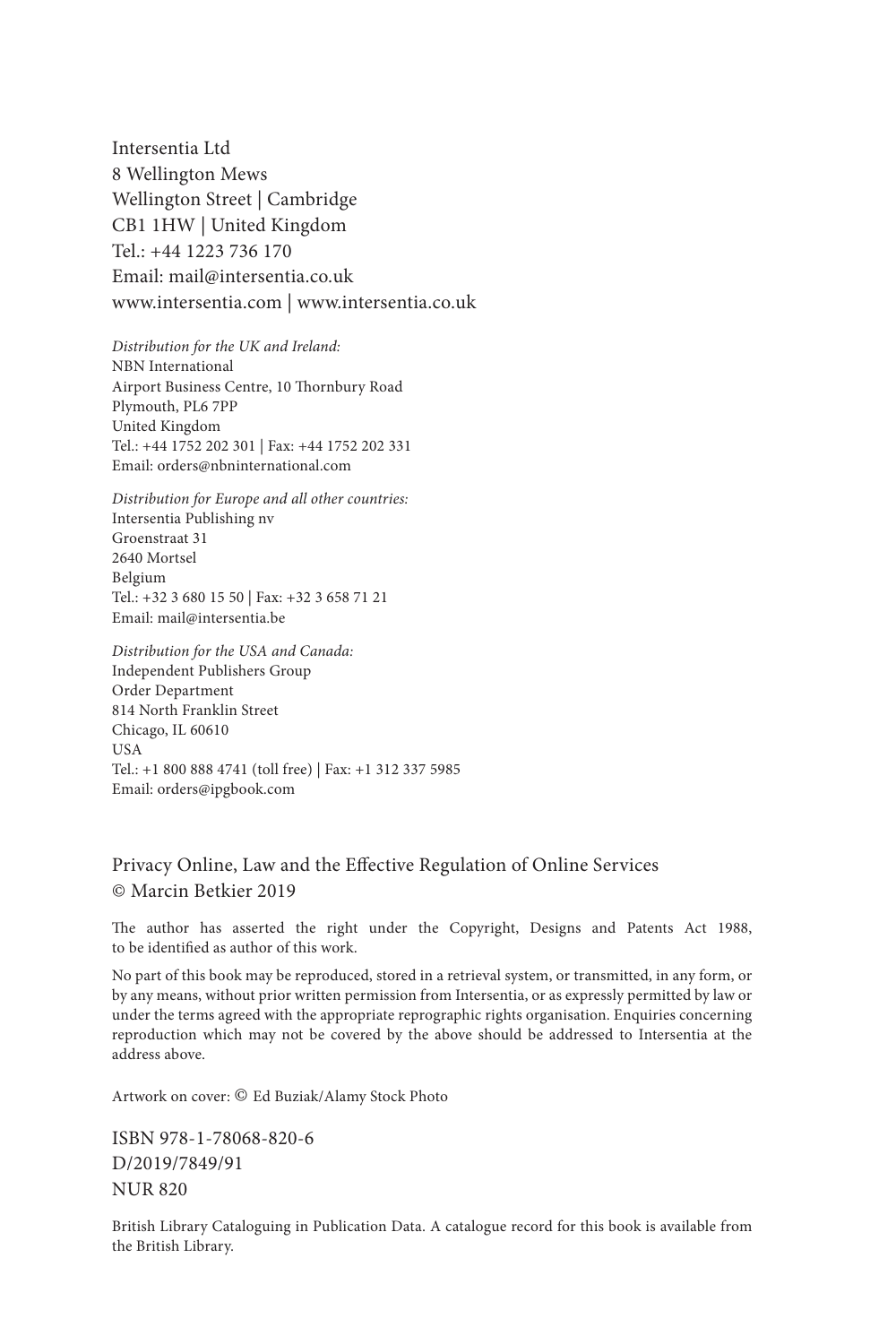As every man goes through life he fills in a number of forms for the record, each *containing a number of questions. A man's answer to one question on one form becomes a little thread, permanently connecting him to the local centre of personnel records administration.*

There are thus hundreds of little threads radiating from every man, millions of threads in all. If these threads were suddenly to become visible, the whole sky would look like a spider's *web, and if they materialised as rubber bands, buses, trams and even people would all lose the ability to move, and the wind would be unable to carry torn-up newspapers or autumn leaves along the streets of the city. They are not visible, they are not material, but every man is constantly aware of their existence.*

The point is that a so-called completely clean record was almost unattainable, an ideal, *like absolute truth. Something negative or suspicious can always be noted down against any man alive. Everyone is guilty of something or has something to conceal. All one has*  to do is to look hard enough to find out what it is.

*Each man, permanently aware of his own invisible threads, naturally develops a respect for the people who manipulate the threads, who manage personnel records administration,*  that most complicated science, and for these people's authority.

Aleksandr Solzhenitsyn, *Cancer Ward*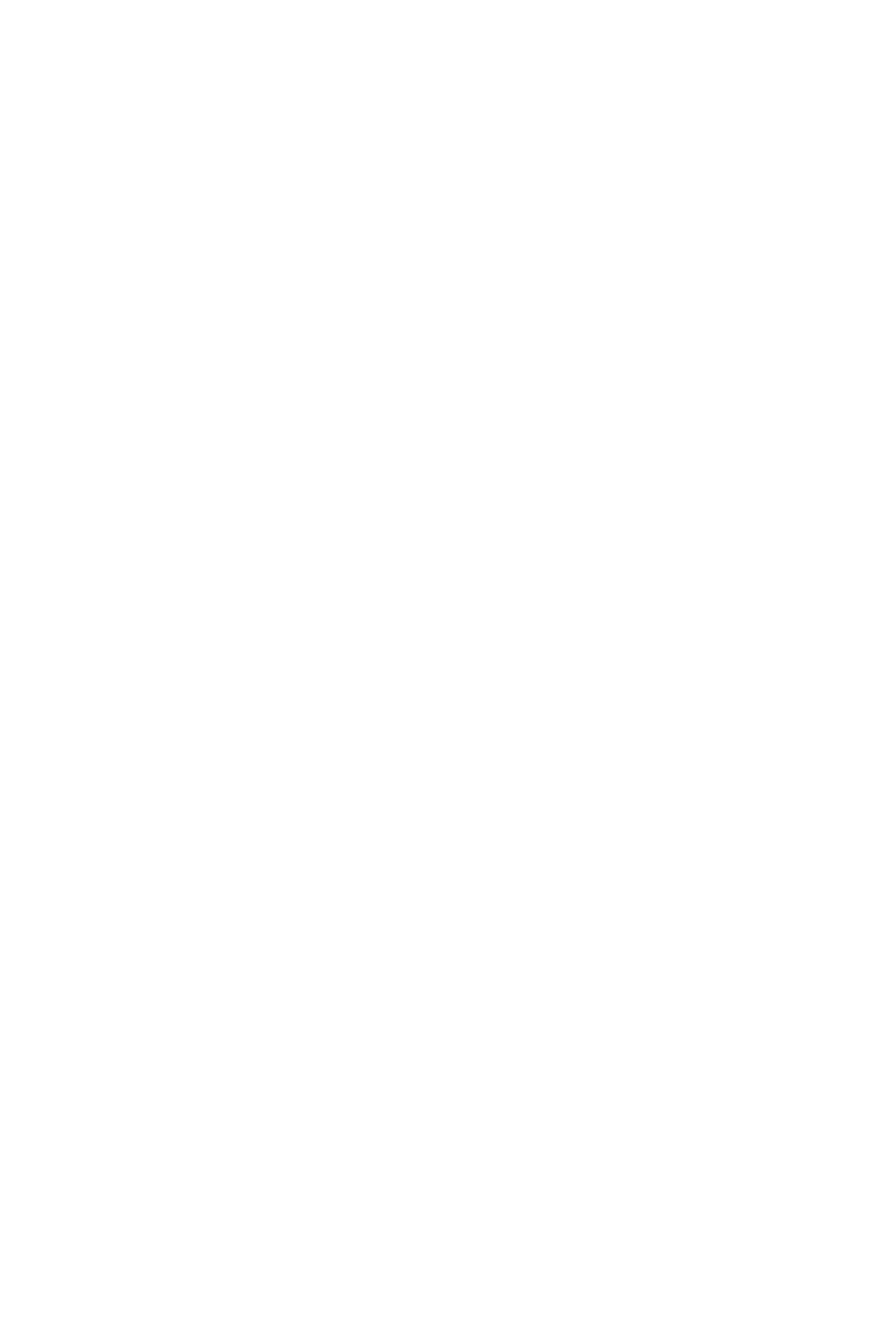### **PREFACE**

This book is different from other books about online privacy. This is because it does not focus on describing how our democracies have been subverted and our souls have been sold to the holders of our personal data. Instead, it concentrates on showing a way out of these problems. Importantly, this 'way out' is not a list of best wishes or broad-brush principles with little practicality. The solution to privacy problems related to online services presented in this book is a carefully planned-out regulation that comprises quite a few elements, but it is completely possible to introduce. The key to achieve this lies in reframing our understanding of online privacy and slightly modifying the incentives of data holders.

 I recognise that lawyers reading this book may be waiting for the description of data protection laws, which comes only in the last chapter (Chapter 7). I can almost hear their: 'What about the GDPR?' But, the laws have been, so far, quite ineffective in solving online privacy problems. To build an effective regulatory model, the laws are, of course, instrumental and necessary, but only as necessary as a hammer for building a wooden fence. That is, the laws come last to put together all the other elements. Therefore, the book needs to be read as a whole, because it introduces the regulatory model starting from its philosophical underpinnings through the description of the privacy problems, presentation of a theoretical solution and a number of economic, technological and, finally, legal regulatory tools. All of this gives a possibly complete description of our 'way out'.

 Having said all of this, I am far from complacent about the content. Although I have done my best to prepare it well, it is just a proposal. However, the protection of our democracies and souls is important. Our increasingly consolidated markets fuelled by personal data also need regulation that would introduce more balance and competition, and could support innovation. This proposal leads exactly this way. And these goals can be achieved by empowering and helping individuals to manage their own personal data.

> Marcin Betkier Wellington, 23 March 2019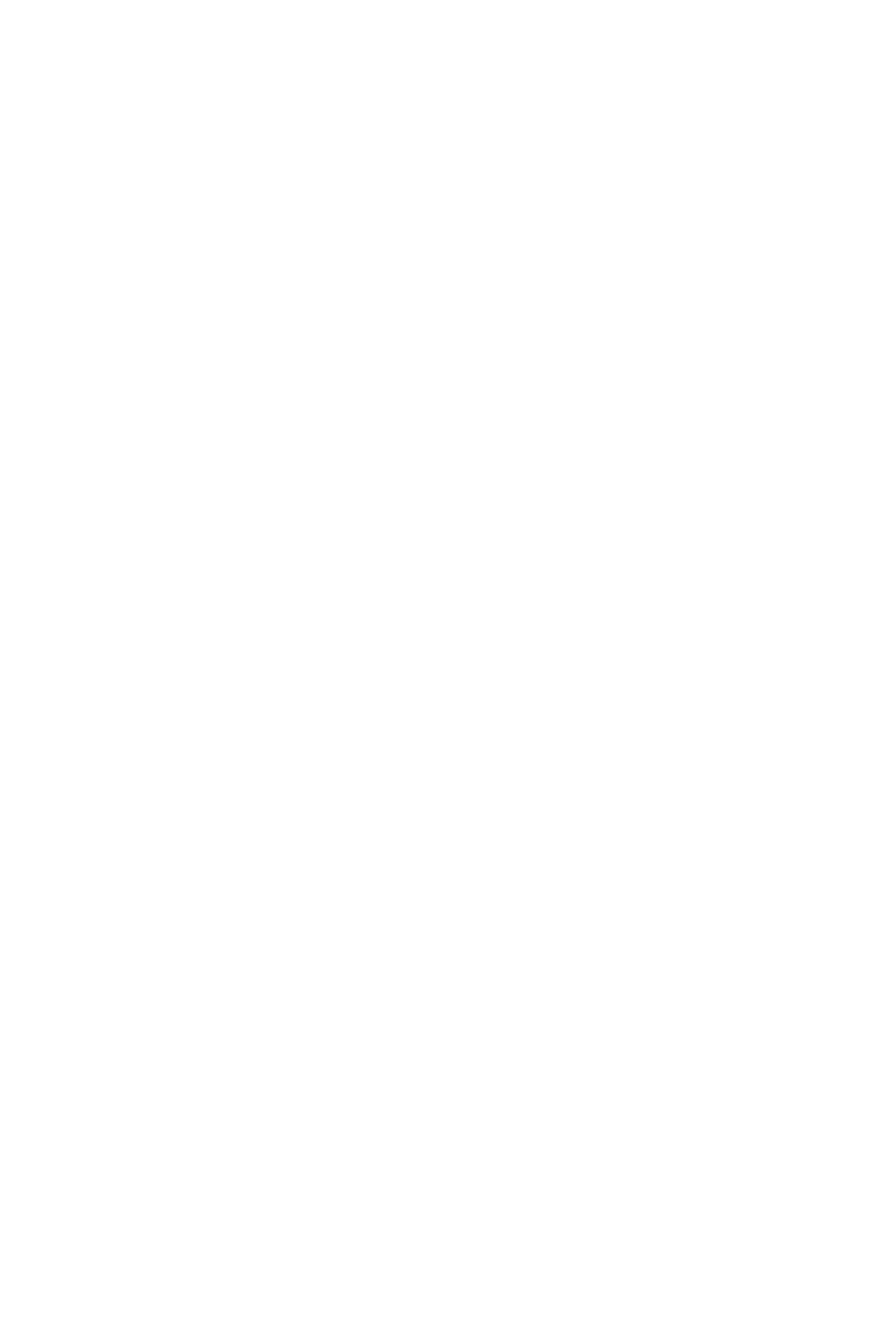## **ACKNOWLEDGEMENTS**

This book is an extended and revised version of the PhD thesis that was submitted and defended at the Faculty of Law of Victoria University of Wellington. This was only possible thanks to Nicole Moreham, my primary supervisor. I would like to express my deepest gratitude to her for being generous with her time, knowledge and practical advice, and for her thoughtfulness. I am also very lucky to have received a great deal of helpful advice and guidance from Tony Angelo and from my secondary supervisor, Susy Frankel. I am immensely thankful for their support. I am also very thankful for the insightful comments, questions and recommendations of my examiners: Ursula Cheer, Neil Dodgson, Dean Knight and Megan Richardson. I took on board all their recommendations.

 Also, I will not forget about invaluable comments, suggestions and other forms of support given by Graeme Austin, Petra Butler, Carwyn Jones, Katarzyna Szymielewicz, Jason Bosland, Paul De Hert, Katrine Evans, David de Joux, Antonio Pabón Cadavid, Nikita Melashchenko, Joel Colón-Ríos, Geoff McLay, Matteo Solinas, Mark Hickford, Markus Luczak-Roesch, Mary-Ellen Gordon, Julia Talbot-Jones, Hedwig Eisenbarth, Carol Sorenson, Bill Atkin and Nessa Lynch. I apologise if I have forgotten anyone.

 I also very much appreciated the support of my academic colleagues from the Faculty of Law, and the thoughtful help from its professional staff, especially from Jonathan Dempsey. I am grateful to Victoria University of Wellington and its community for providing me with indispensable help and financial support for my research.

 Special thanks to all the staff at Intersentia who have worked on this book. I am lucky to have you as a publisher and I am hoping we can work together again on future projects. I am very grateful for the proofreading and editing help of a professional editor, Madeleine Collinge, whose assistance was immensely valuable, and also to Angus Graham and Tom White, research assistants at the Faculty of Law, for their careful help in automating citations.

 Dear friends and family. Your friendship and aroha kept me going during the years I was stubbornly and selfishly pursuing my ambition of writing this book. I will do my best to give it back.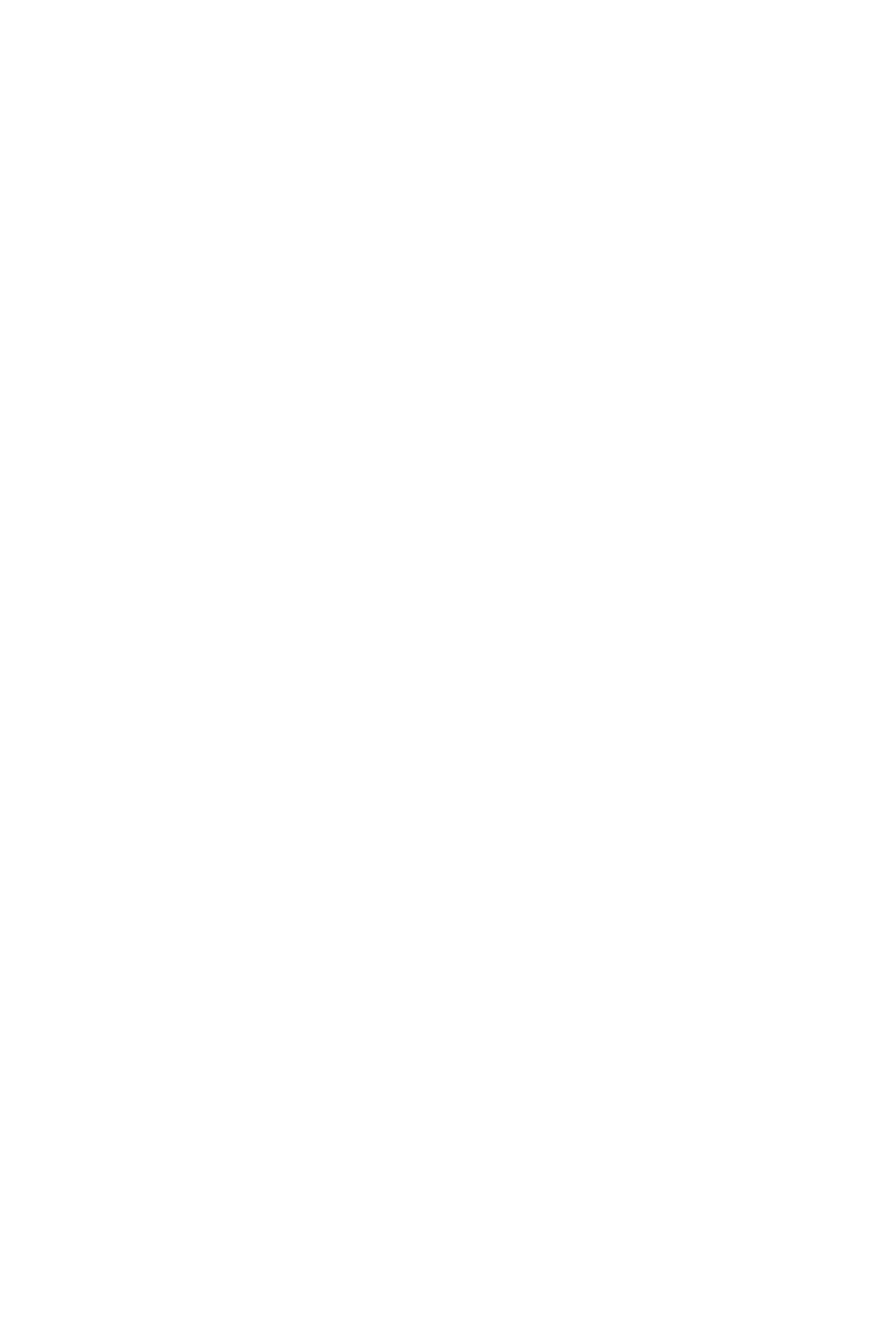## **CONTENTS**

#### PART I. THE PROBLEM

|                |                                                                     | Chapter 2. What is Data Privacy and What is the Role of Consent?  9 |  |
|----------------|---------------------------------------------------------------------|---------------------------------------------------------------------|--|
| 1.             | The Scope: Personal Data Collection and Use by Service Providers  9 |                                                                     |  |
|                | 1.1.                                                                |                                                                     |  |
|                | 1.2.                                                                | Individuals and Personal Data Collection  11                        |  |
|                | 1.3.                                                                | Service Providers, the Use of Personal Data and Authorisation 14    |  |
| 2.             |                                                                     |                                                                     |  |
|                | 2.1.                                                                | Normative and Non-Normative Accounts of Privacy 19                  |  |
|                | 2.2.                                                                | Data Privacy as Informational Self-Determination (Autonomy) 21      |  |
|                | 2.3.                                                                |                                                                     |  |
|                | 2.4.                                                                | Online Privacy as a Process of Controlled Self-Revelation  28       |  |
| 3 <sub>1</sub> |                                                                     |                                                                     |  |
|                | 3.1.                                                                |                                                                     |  |
|                | 3.2.                                                                | Problems of Consent in Respect of Data Privacy  33                  |  |
|                | 3.3.                                                                | Autonomous Choice in Respect of Privacy Process  36                 |  |
|                |                                                                     | Chapter 3. What are the Challenges from Online Services?  41        |  |
| 1.             |                                                                     |                                                                     |  |
|                | 1.1.                                                                | Control Over Data is a Key Success Factor in Online Markets 41      |  |
|                | 1.2.                                                                | Which Activities of Service Providers Pose Privacy Problems?  45    |  |
|                |                                                                     | 'Enhanced' Service Model  46<br>1.2.1.                              |  |
|                |                                                                     |                                                                     |  |
|                |                                                                     |                                                                     |  |
|                | 1.3.                                                                |                                                                     |  |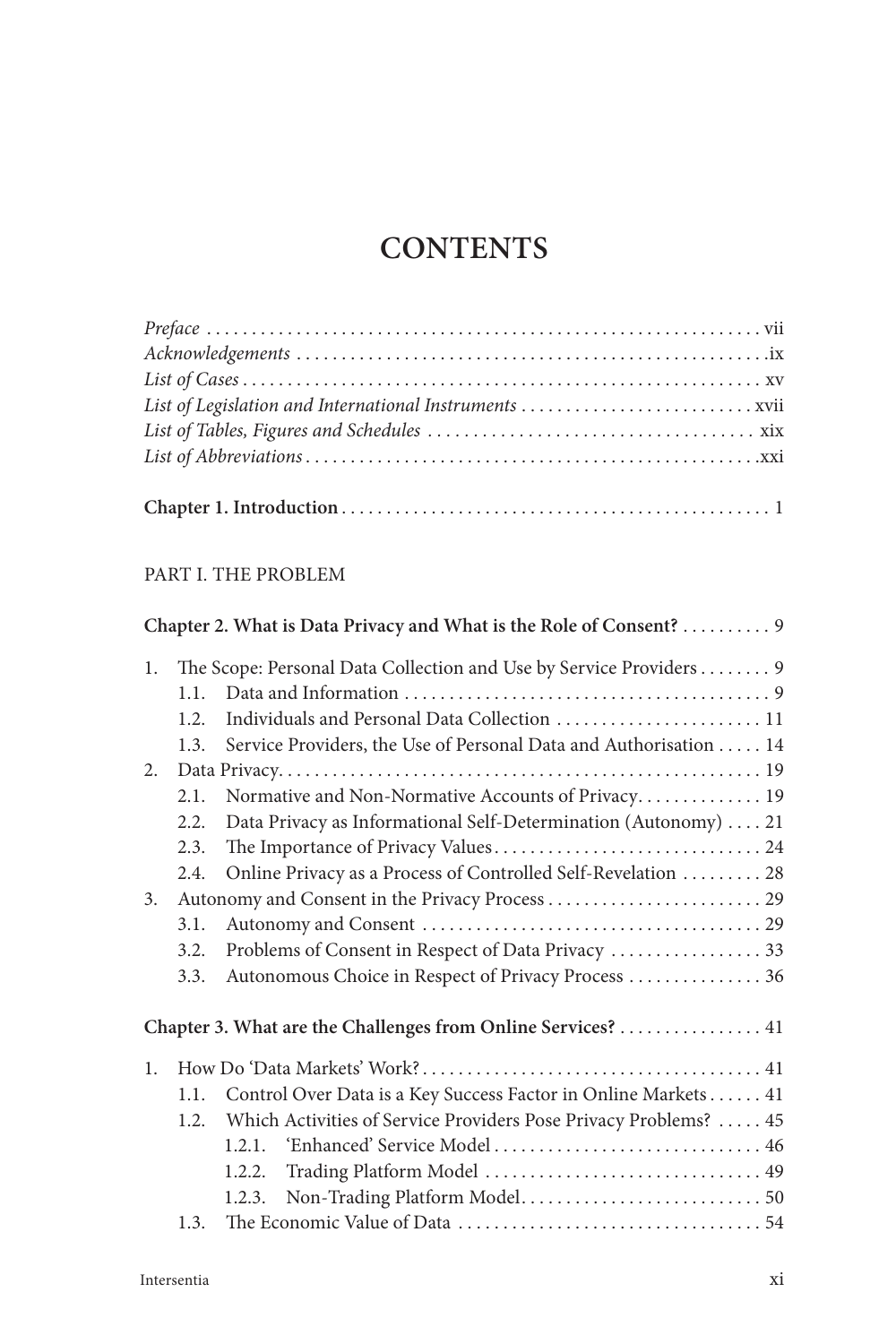#### PART II. PRIVACY MANAGEMENT AS A SOLUTION

| 1. |      | Regulating Privacy with the Privacy Management Model  80             |
|----|------|----------------------------------------------------------------------|
|    | 1.1. | What Privacy Regulation should Achieve  80                           |
|    | 1.2. |                                                                      |
|    | 1.3. |                                                                      |
| 2. |      | Why Regulate Privacy with the Privacy Management Model? 92           |
|    | 2.1. |                                                                      |
|    | 2.2. |                                                                      |
|    | 2.3. |                                                                      |
| 3. |      | What is Needed to Regulate for Privacy Management?  105              |
|    | 3.1. | Which Regulatory Tools are Needed to Implement Privacy               |
|    |      |                                                                      |
|    |      | Market (or Economic Regulation)  108<br>3.1.1.                       |
|    |      | 3.1.2.                                                               |
|    |      | 3.1.3.                                                               |
|    |      | The Fourth Modality: Law 113<br>3.1.4.                               |
|    | 3.2. | Which Regulatory Regime should Implement PMM? 116                    |
|    |      | Chapter 5. Economic Regulation of 'Data Markets'  123                |
| 1. |      | Could 'Data Markets' Introduce Privacy Management by Themselves? 123 |
|    | 1.1. | It may be Too Early to Find Monopoly and Abuse                       |
|    |      |                                                                      |
|    | 1.2. | Why Does the 'Invisible Hand' of the Market Not Improve              |
|    |      |                                                                      |
|    | 1.3. |                                                                      |
| 2. |      | How to Influence 'Data Markets' to Improve Informational             |
|    |      |                                                                      |
|    | 2.1. | Employing Personal Information Administrators 136                    |
|    | 2.2. | Increasing Competition by Data Portability  144                      |
|    | 2.3. | Increasing 'Data Sensitivity' by Monitoring and Advice  147          |
|    | 2.4. | Securing Data Subjects from Uncontrolled Tracking 149                |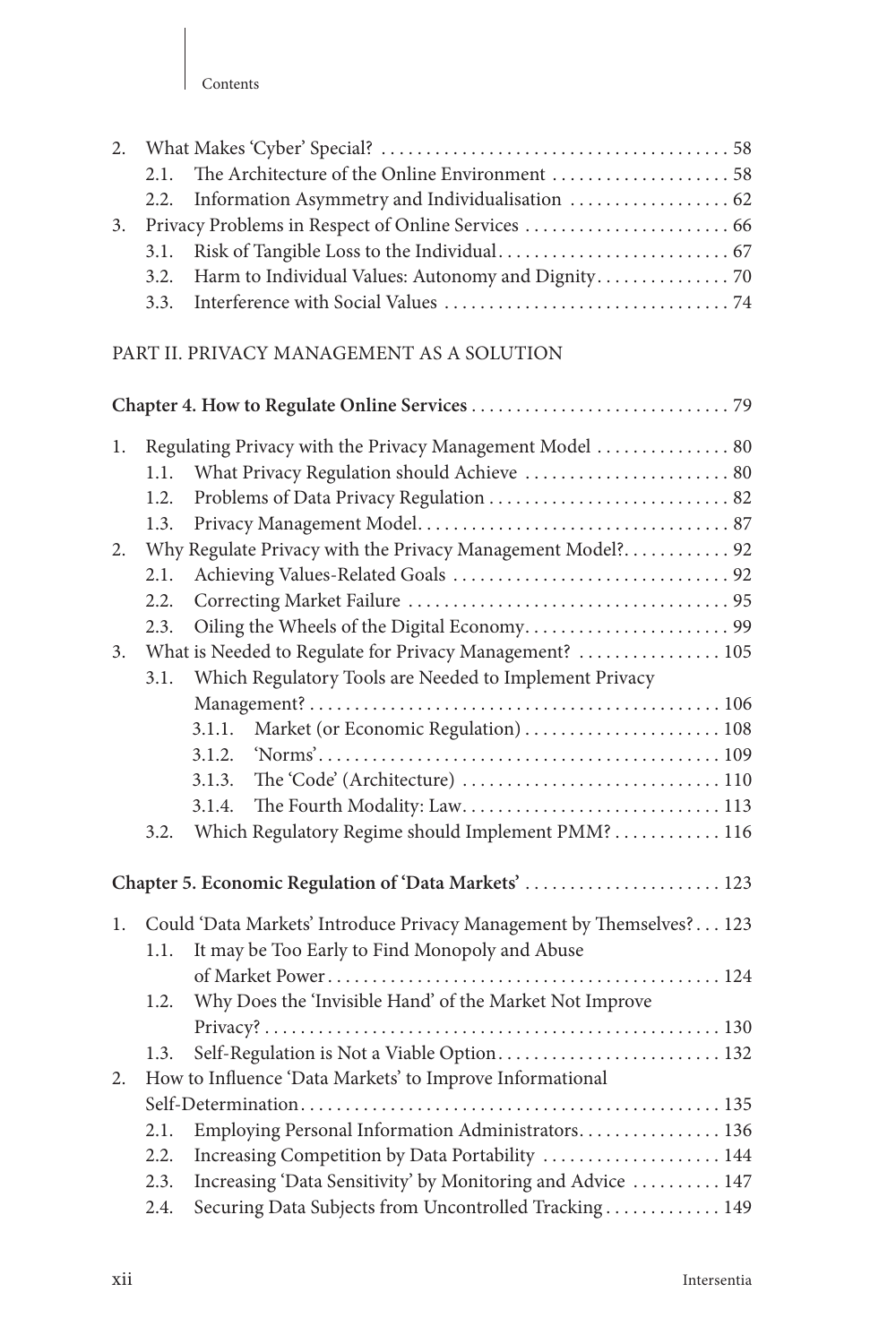|    |      |        | Chapter 6. The Architecture of Privacy Management  153              |
|----|------|--------|---------------------------------------------------------------------|
| 1. |      |        | How to Express and Communicate Data Subjects' Privacy Decisions 154 |
|    | 1.1. |        | Privacy Policies and Policy Languages for PMM  154                  |
|    | 1.2. |        | Other Initiatives Allowing Individuals to Express                   |
|    |      |        |                                                                     |
|    |      |        | 1.2.1. 'Do Not Track' Technology  159                               |
|    |      | 1.2.2. | One-Stop Shopping Opt-Out Tools 160                                 |
|    |      | 1.2.3. |                                                                     |
| 2. |      |        |                                                                     |
|    | 2.1. |        | Categorisation of Data and Data Uses 165                            |
|    |      |        |                                                                     |
|    |      | 2.1.2. |                                                                     |
|    | 2.2. |        |                                                                     |
| 3. |      |        | How Technology Supports Enforcement and Accountability  174         |
|    | 3.1. |        | Technologies Used to Handle Personal Data in the ICT Systems        |
|    |      |        |                                                                     |
|    | 3.2. |        | Enforcement and Accountability Tools 176                            |
|    |      |        | Chapter 7. How to Construct Laws for Privacy Management. 183        |
| 1. |      |        | Marking the Gaps: Privacy Management in the Laws Based on Fair      |
|    |      |        |                                                                     |
|    | 1.1. |        | Why there is Little Privacy Management in National Data             |
|    |      |        |                                                                     |
|    | 1.2. |        | How National Data Privacy Laws Fit into Privacy Management 190      |
|    | 1.3. |        | The Deficiencies of a Procedural Approach  197                      |
| 2. |      |        | Closing the Legal Gaps: Privacy Management on Top of the General    |
|    |      |        |                                                                     |
|    |      |        |                                                                     |
|    |      | 2.1.1. | Data Subjects should be Able to Decide about the                    |
|    |      |        | Collection of Particular Data Types and Their Uses  201             |
|    |      | 2.1.2. | Data Subjects should be Able to Delete Their Data 203               |
|    |      | 2.1.3. | Data Subjects should be Able to Change Service Provider             |
|    |      |        | and Take All Their Data with Them204                                |
|    |      | 2.1.4. | Data Subjects should be Able to Monitor the Use                     |
|    |      |        |                                                                     |
|    | 2.2. |        |                                                                     |
|    |      | 2.2.1. | Data should be Organised in a Way that Enables Visibility           |
|    |      |        | of All Data Types and Uses by Data Subjects  211                    |
|    |      | 2.2.2. | Data Subjects should be Able to Control Their Data                  |
|    |      |        | and Policy by Means of a Standardised UI and API 212                |
|    | 2.3. |        |                                                                     |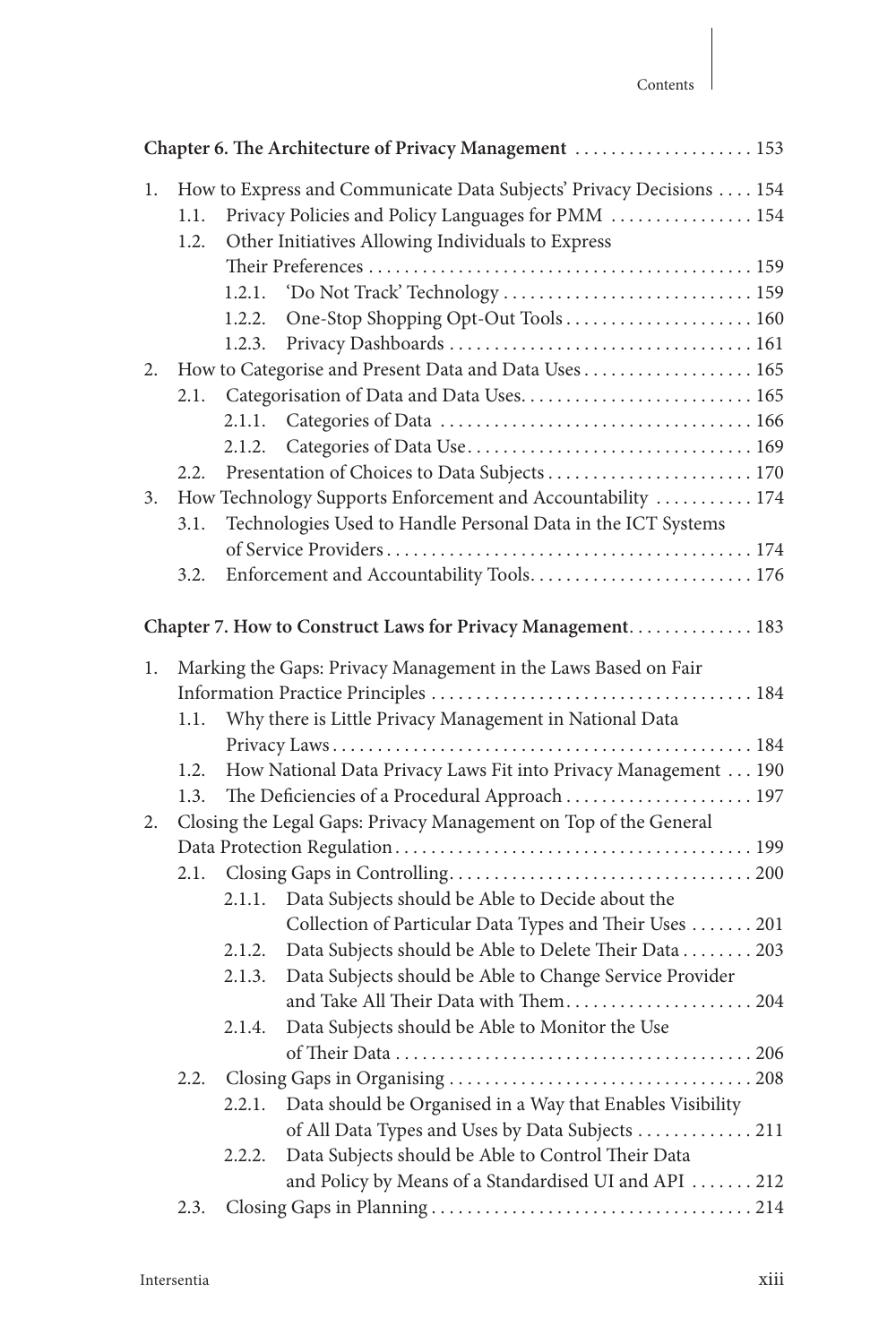| nnrenrs |
|---------|
|---------|

|    |      | 2.3.1. | Data Subjects should be Able to Define and Change                     |
|----|------|--------|-----------------------------------------------------------------------|
|    |      |        |                                                                       |
|    |      | 2.3.2. | Data Subjects' Policies should be Stable (Preserved                   |
|    |      |        |                                                                       |
| 3. |      |        | Closing the Legal Gaps: The Necessary General Legal Requirements. 218 |
|    | 3.1. |        | Enacting an Overarching Principle of Informational                    |
|    |      |        |                                                                       |
|    |      | 3.1.1. | Why the Right to Informational Self-Determination                     |
|    |      |        |                                                                       |
|    |      |        | 3.1.2. What the Right to Informational Self-Determination             |
|    |      |        |                                                                       |
|    |      | 3.1.3. | Can it be Developed in Europe? 224                                    |
|    | 3.2. |        |                                                                       |
|    | 3.3. |        |                                                                       |
|    |      | 3.3.1. | Limiting the Scope of Regulation 234                                  |
|    |      | 3.3.2. | Restrictions on PIAs and Their Activities 235                         |
|    |      | 3.3.3. | Restrictions on Binding Up Services with Blanket                      |
|    |      |        |                                                                       |
| 4. |      |        |                                                                       |
|    |      |        |                                                                       |
|    |      |        |                                                                       |
|    |      |        |                                                                       |
|    |      |        |                                                                       |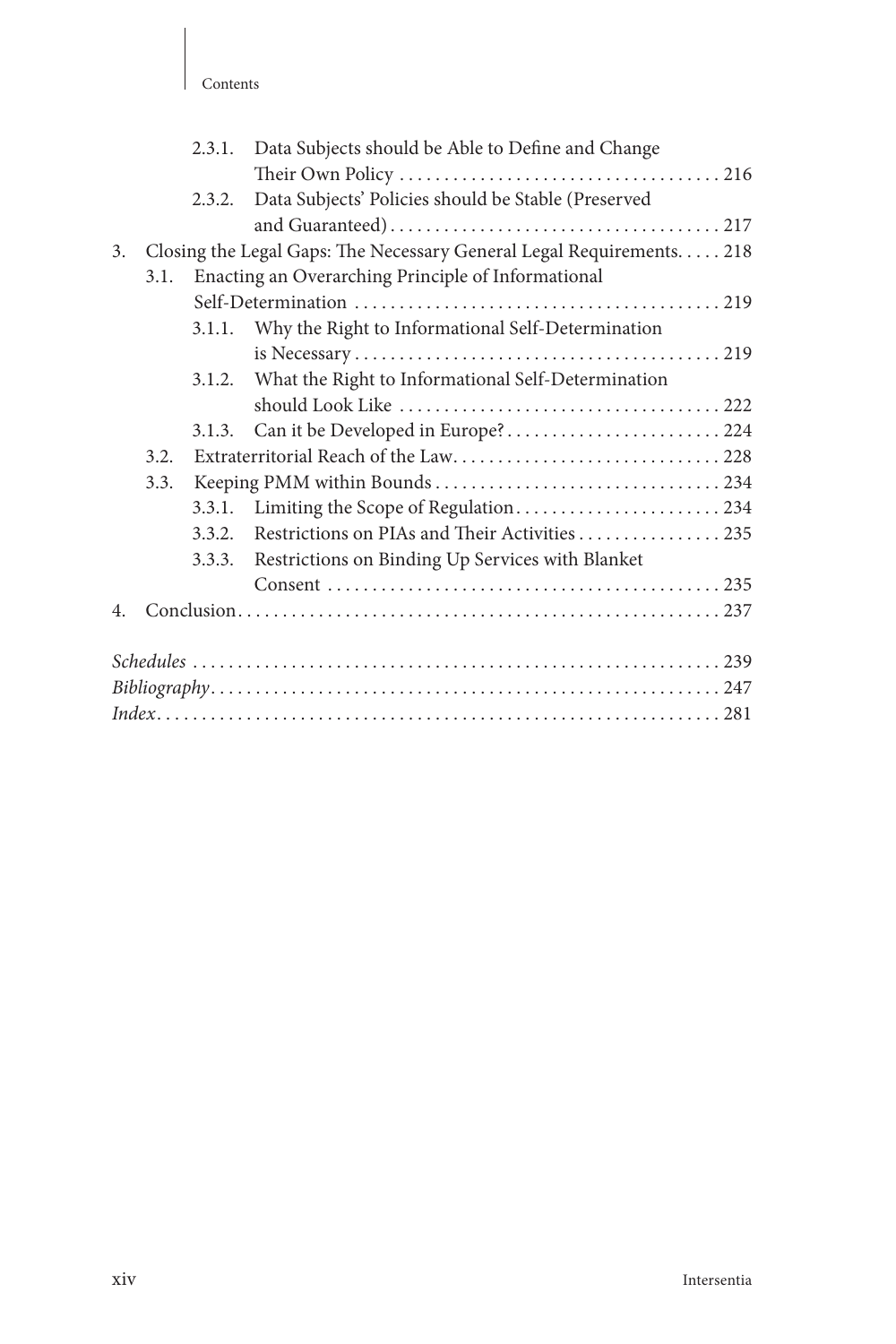## **LIST OF CASES**

#### AUSTRALIA

|--|--|--|

#### CANADA

| Eldridge v British Columbia (Attorney General) (1997) 3 SCR 624 (SC). 221 |  |
|---------------------------------------------------------------------------|--|
|                                                                           |  |
|                                                                           |  |
|                                                                           |  |
|                                                                           |  |

#### EUROPEAN COURT OF HUMAN RIGHTS

| Flinkkilä and Others v Finland, 25576/04, [2010] ECHR 446 225            |  |
|--------------------------------------------------------------------------|--|
| Malone v The United Kingdom, 8691/79, Series A no. 82 225                |  |
|                                                                          |  |
|                                                                          |  |
|                                                                          |  |
|                                                                          |  |
|                                                                          |  |
|                                                                          |  |
|                                                                          |  |
|                                                                          |  |
| Verlagsgruppe News GmbH and Bobi v Austria, 59631/09, [2012] ECHR 201225 |  |
|                                                                          |  |
| Von Hannover v Germany (No. 2), 40660/08, 60641/08, 2012 226             |  |

#### EUROPEAN UNION

*Digital Rights Ireland Ltd v Minister for Communications, Marine and Natural Resources and Others* , C-293/12, C-594/12, ECLI:EU:C:2014:238 . . . . . . . 17 , 227 *Europemballage and Continental Can v Commission* , Case 6/72, ECLI:EU:C:1973:22 . . . . 125 *Facebook/WhatsApp (Case* COMP/M7217) Commission Decision, 10 March 2014 . . . . 129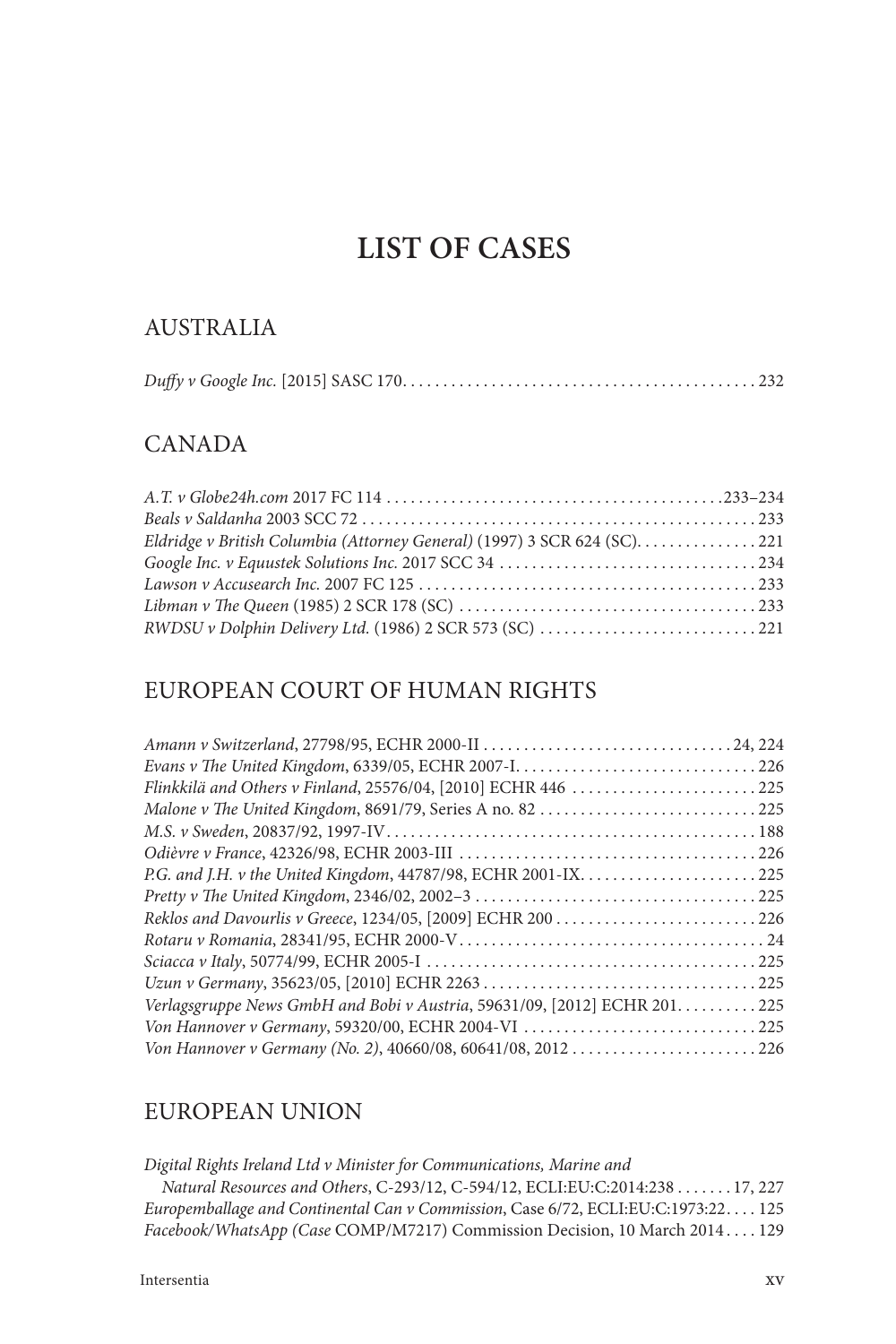#### List of Cases

| František Ryneš v Úřad pro ochranu osobních údajů (Office for Personal         |
|--------------------------------------------------------------------------------|
|                                                                                |
| Google Android (Case AT.40099) Commission Decision 18 July 2018                |
|                                                                                |
| Google/DoubleClick (Case COMP/M4731) Commission Decision, 11 March 2008 129    |
| Google Spain SL, Google Inc. v Agencia Española de Protección de Datos (AEPD), |
|                                                                                |
| Irish Sugar plc v Commission of the European Communities, T-228/97,            |
|                                                                                |
| Maximillian Schrems v Data Protection Commissioner, C-362/14,                  |
|                                                                                |
| N. S. v Secretary of State for the Home Department, C-411/10 and C-493/10,     |
|                                                                                |
| Rechnungshof v Osterreichischer Rundfunk, C-465/00, C-138/01 and C-139/01,     |
|                                                                                |
| Schecke v Land Hessen, C-92/09, C-93/09, ECLI:EU:C:2010:662 226                |
| Schwarz v Stadt Bochum, C-291/12, ECLI:EU:C:2013:670227                        |
| Tele2 Sverige AB v Post- och telestyrelsen and Secretary of State for the Home |
| Department v Tom Watson, Peter Brice, Geoffrey Lewis, C-203/15, C-698/15,      |
|                                                                                |
| United Brands Company v Commission of the European Communities, C-27/76,       |
|                                                                                |
| WebMindLicenses Kft. v Nemzeti Adó- és Vámhivatal Kiemelt Adó- és Vám          |
| Főigazgatóság (Hungarian National Tax and Customs Authority), C-419/14,        |
|                                                                                |
| YS v Minister voor Immigratie, Integratie en Asiel, C-141/12,                  |
|                                                                                |

### GERMANY – BUNDESVERFASSUNGSGERICHT

| Census Act (Volkszählungsurteil), 1 BvR 209/83 et al., BVerfGE 65, 1 21, 223–224 |  |
|----------------------------------------------------------------------------------|--|
| North-Rhine Westphalia Constitution Protection Act (Verfassungsschutzgesetz      |  |
| Nordrhein-Westfalen), 1 BvR 370/07, BVerfGE 120, 274  21-22, 223-225             |  |
| Nuremberg Higher Regional Court, 1 BvR 3167/08, BVerfGE 84, 192223-224           |  |
| Release of Confidentiality (Schweigepflichtentbindung), 1 BvR 2027/02 223        |  |

### NEW ZEALAND

### UNITED KINGDOM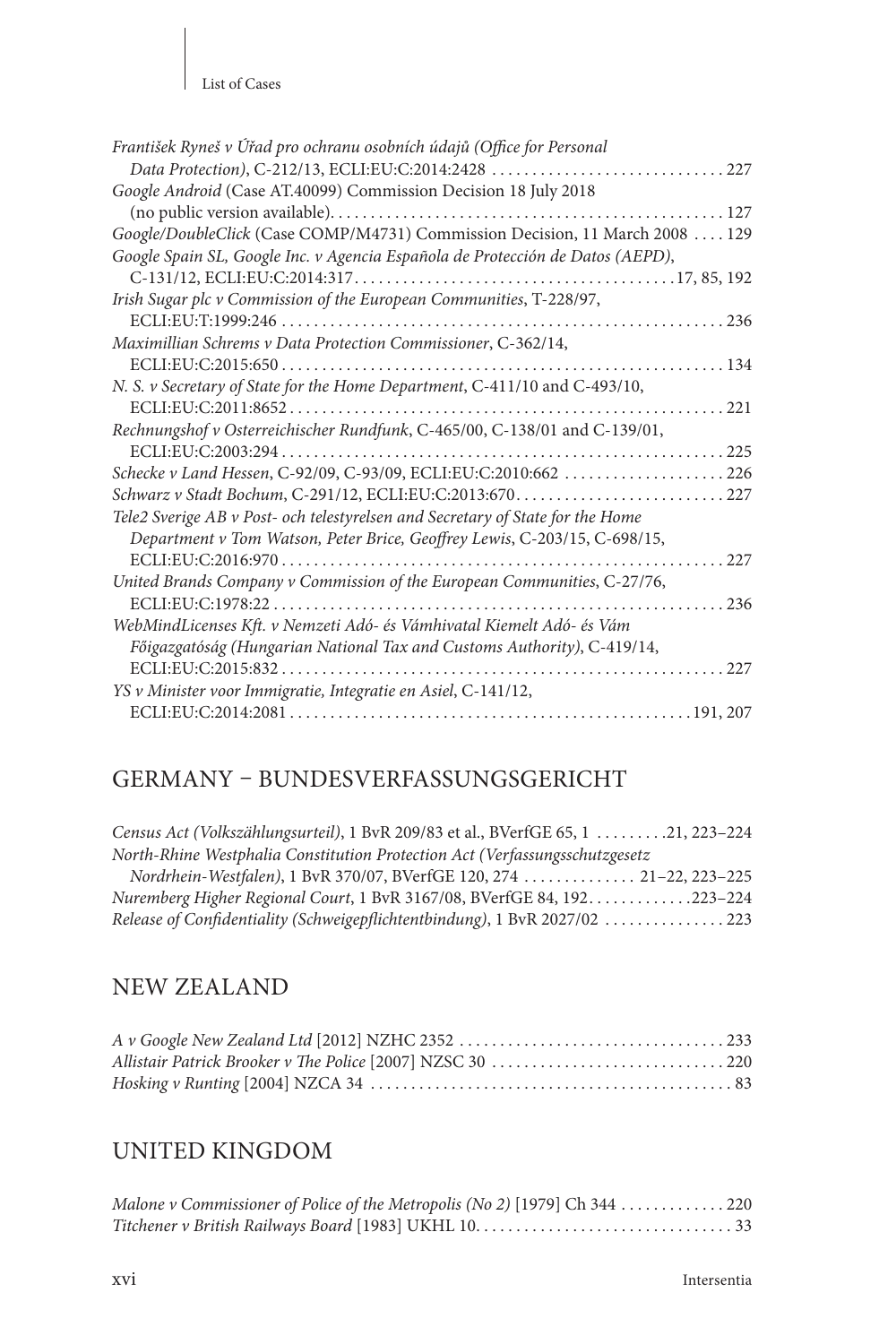## **LIST OF LEGISLATION AND INTERNATIONAL INSTRUMENTS**

#### AUSTRALIA

Privacy Act 1988 (Cth) . . . . . . . . . . . . . . . . . . . . . . . . . . . . 15 , 34 , 194 – 195 , 229 , 232 , 276 , 278

#### CANADA

Personal Information Protection and Electronic Documents Act 2000 . . . . . . . . . . . 194 , 233

### COUNCIL OF EUROPE

| Convention for the Protection of Human Rights and Fundamental                   |
|---------------------------------------------------------------------------------|
| Freedoms (Rome, signed 4 November 1950) 120-121, 185, 187                       |
| Convention for the Protection of Individuals with regard to Automatic           |
| Processing of Personal Data, European Treaty Series No. 108                     |
|                                                                                 |
| Parliamentary Assembly of the Council of Europe, Resolution 1165 (1998)222      |
| Protocol amending the Convention for the Protection of Individuals with         |
| regard to Automatic Processing of Personal Data, European Treaty Series No. 223 |
| (Strasbourg, opened for signatures on 10 October 2018)  185                     |

#### EUROPEAN UNION

| Directive 95/46/EC of the European Parliament and of the Council              |
|-------------------------------------------------------------------------------|
| of 24 October 1995 on the Protection of Individuals with regard to the        |
| Processing of Personal Data and on the Free Movement of Such Data             |
|                                                                               |
| Directive 2002/22/EC of the European Parliament and of the Council            |
| of 7 March 2002 on Universal Service and Users' Rights relating to Electronic |
| Communications Networks and Services (Universal Service Directive)            |
|                                                                               |
| Directive 2002/58/EC of the European Parliament and of the Council            |
| of 12 July 2002 Concerning the Processing of Personal Data and the Protection |
| of Privacy in the Electronic Communications Sector (Directive on Privacy      |
|                                                                               |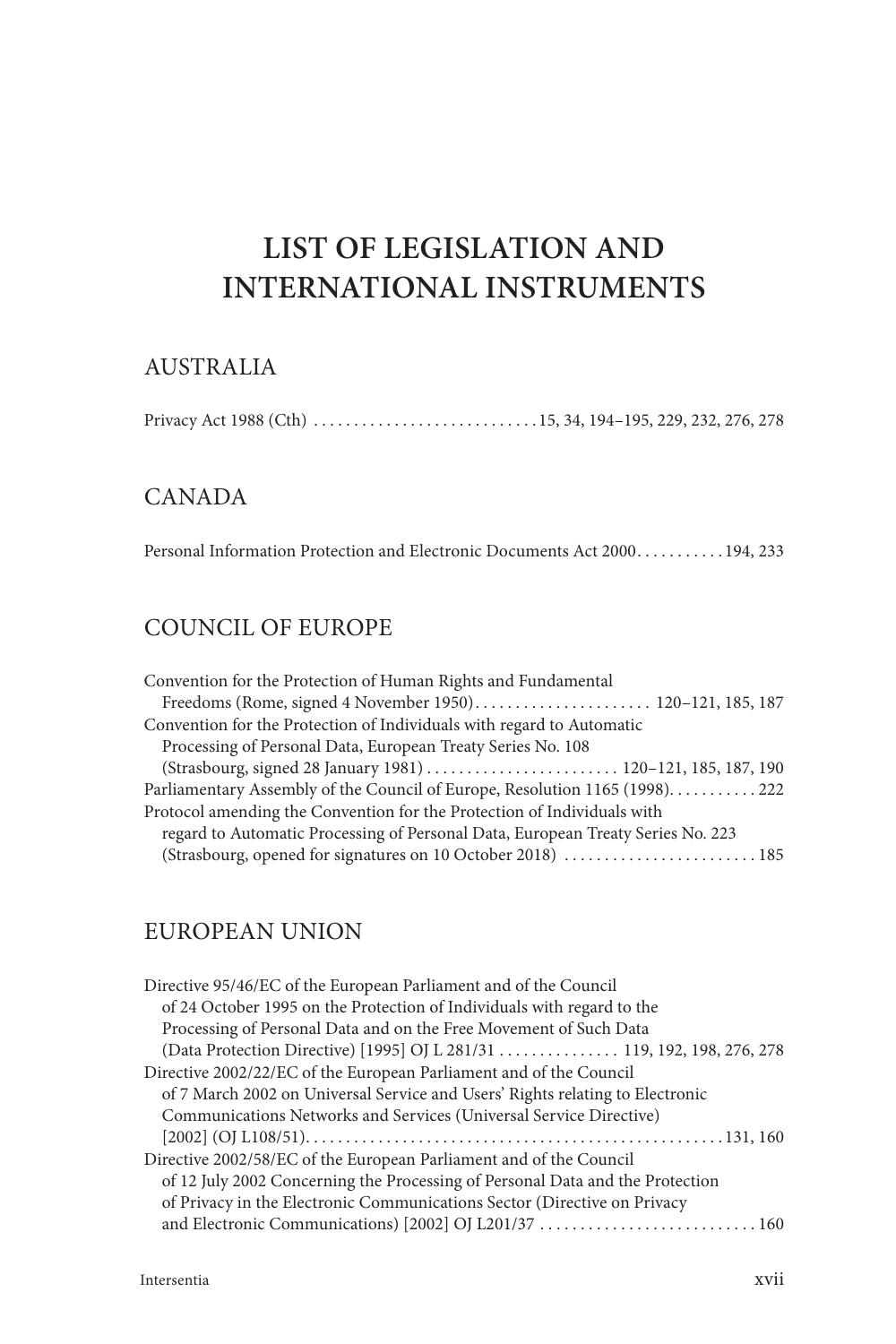List of Legislation and International Instruments

| European Parliament resolution of 27 November 2014 on supporting consumer        |
|----------------------------------------------------------------------------------|
| rights in the digital single market 2014/2973(RSP)  125                          |
| Regulation (EU) 2016/679 of the European Parliament and of the Council of        |
| 27 April 2016 on the Protection of Natural Persons with regard to the Processing |
| of Personal Data and on the Free Movement of Such Data, and Repealing Directive  |
| (General Data Protection Regulation) 95/46/EC [2016] OJ L119/1192, 198           |

### **OECD**

| OECD Guidelines governing the protection of privacy and transborder flows |  |
|---------------------------------------------------------------------------|--|
|                                                                           |  |
| OECD Guidelines governing the protection of privacy and transborder flows |  |
|                                                                           |  |

### NEW ZEALAND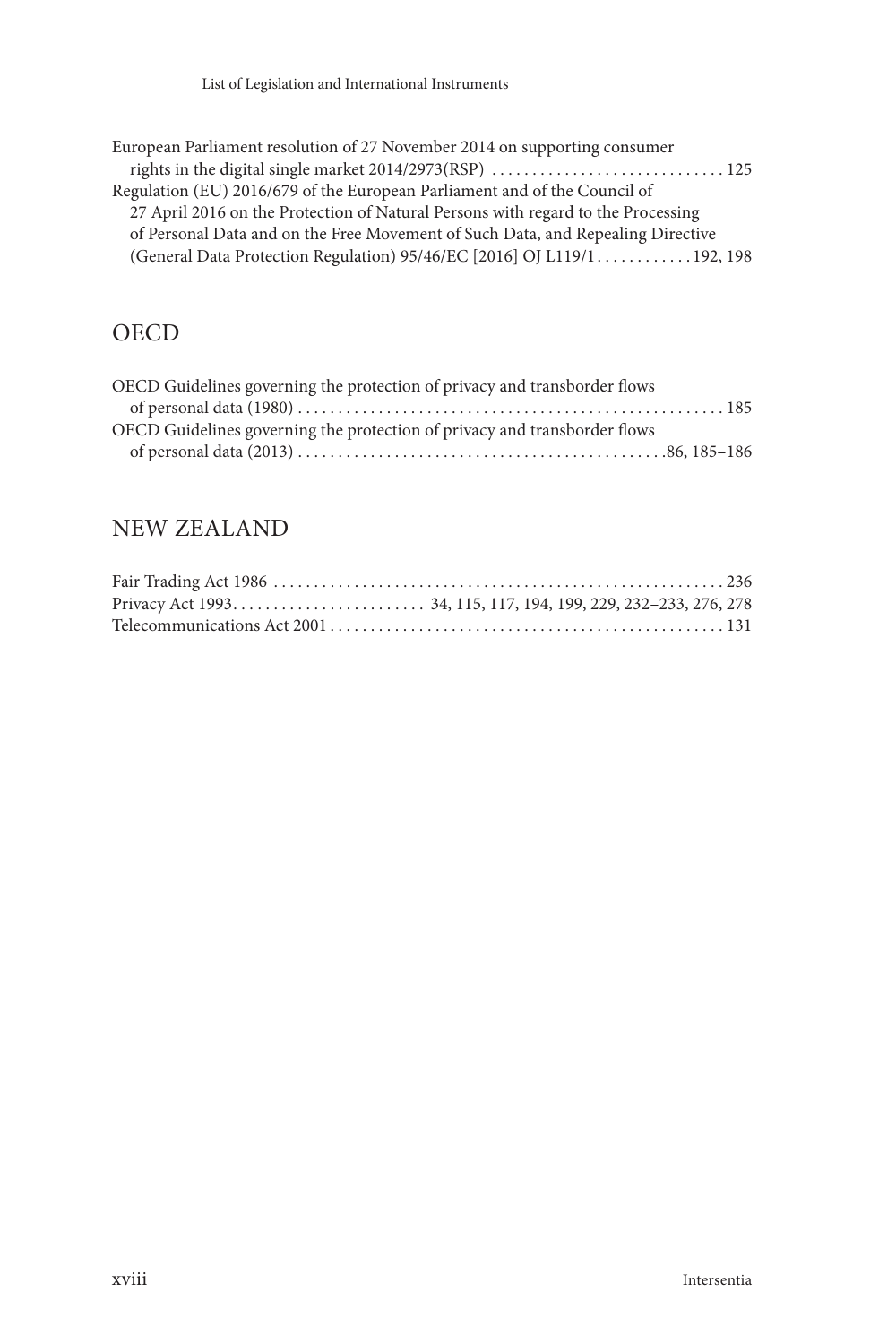## **LIST OF TABLES, FIGURES AND SCHEDULES**

### TABLES

| Table 1. | Types of authorisation of data processing (or collection and use) |  |
|----------|-------------------------------------------------------------------|--|
|          |                                                                   |  |
| Table 2. | Sources of personal data available to service providers  42       |  |
| Table 3. |                                                                   |  |
| Table 4. | Market capitalisation of global Internet companies in 2018,       |  |
|          | according to Kleiner Perkins Caufield Byers  118                  |  |
| Table 5. | Proposal for data types/categories, following the Kantara         |  |
|          | Initiative's 'Consent Receipt Specification'  167                 |  |
| Table 6. |                                                                   |  |
|          |                                                                   |  |

#### FIGURES

| Figure 1.  | Entities processing personal data online 16                   |  |
|------------|---------------------------------------------------------------|--|
| Figure 2.  |                                                               |  |
| Figure 3.  | Varying levels of autonomous choice in respect of the privacy |  |
|            |                                                               |  |
| Figure 4.  |                                                               |  |
| Figure 5.  | Flow of personal data and money in the business model         |  |
|            |                                                               |  |
| Figure 6.  | Flow of personal data and money in the non-trading            |  |
|            |                                                               |  |
| Figure 7.  |                                                               |  |
| Figure 8.  | Direct and indirect control over data  85                     |  |
| Figure 9.  |                                                               |  |
| Figure 10. | Organising - interfaces and the role of a third party  89     |  |
| Figure 11. |                                                               |  |
| Figure 12. | Evaluation criteria for data subjects' autonomy in PMM 91     |  |
| Figure 13. | Lessig's four modalities (regulating forces) 107              |  |
| Figure 14. |                                                               |  |
| Figure 15. | Example of the exchange of communications with PIA during     |  |
|            | the initiation of a service and afterwards  138               |  |
| Figure 16. |                                                               |  |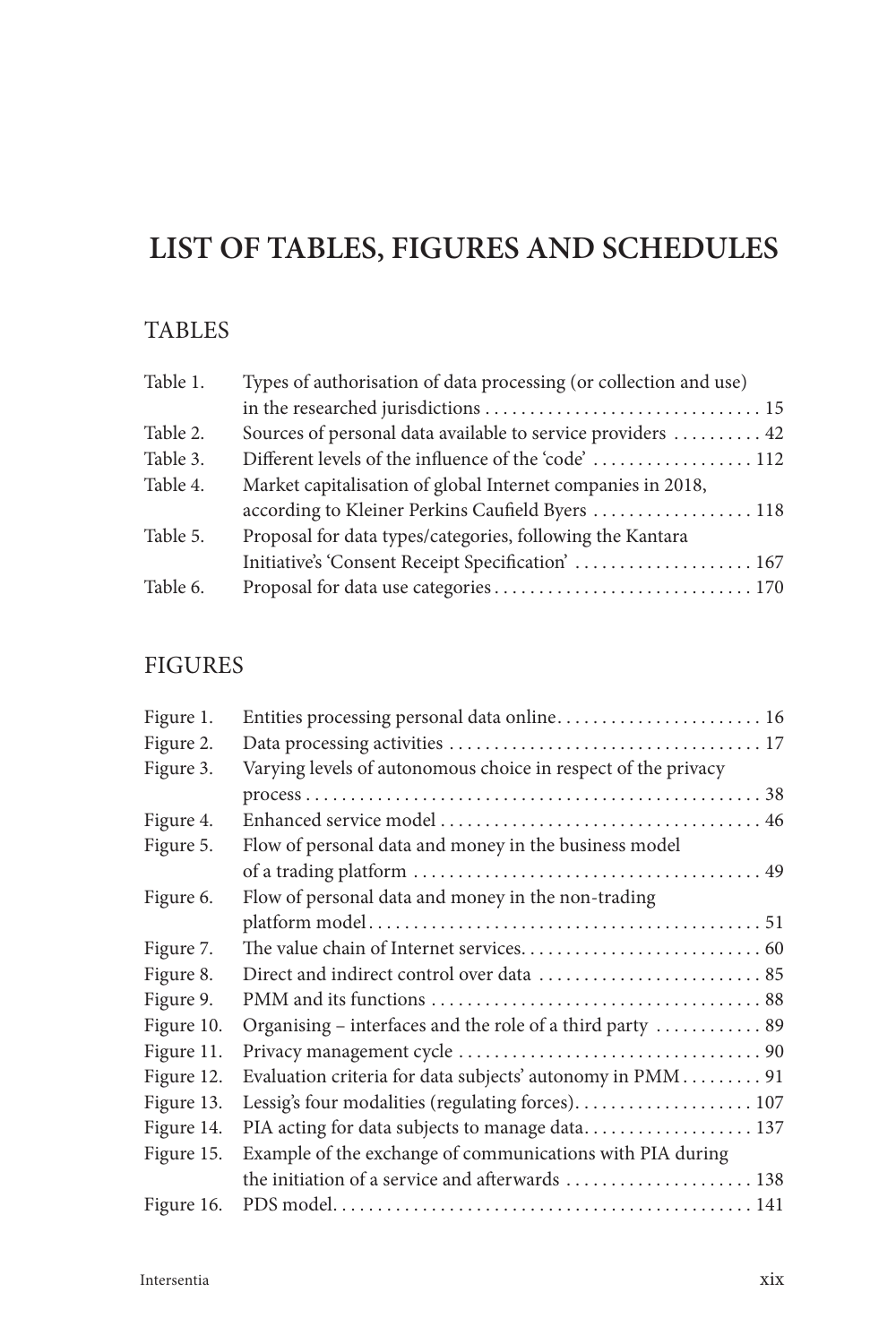| Figure 18. Standardised table version of privacy 'nutrition label' 172 |
|------------------------------------------------------------------------|
| Figure 19. Individual privacy management interface  173                |
|                                                                        |
| Figure 21. Non-normative and normative dimensions of privacy           |
|                                                                        |
| Figure 22. Evaluation criteria for data subjects' autonomy in PMM200   |

#### SCHEDULES

| Schedule 1. Comparison of early privacy principles                       |  |
|--------------------------------------------------------------------------|--|
|                                                                          |  |
| Schedule 2. Comparison of privacy principles and rules in the researched |  |
|                                                                          |  |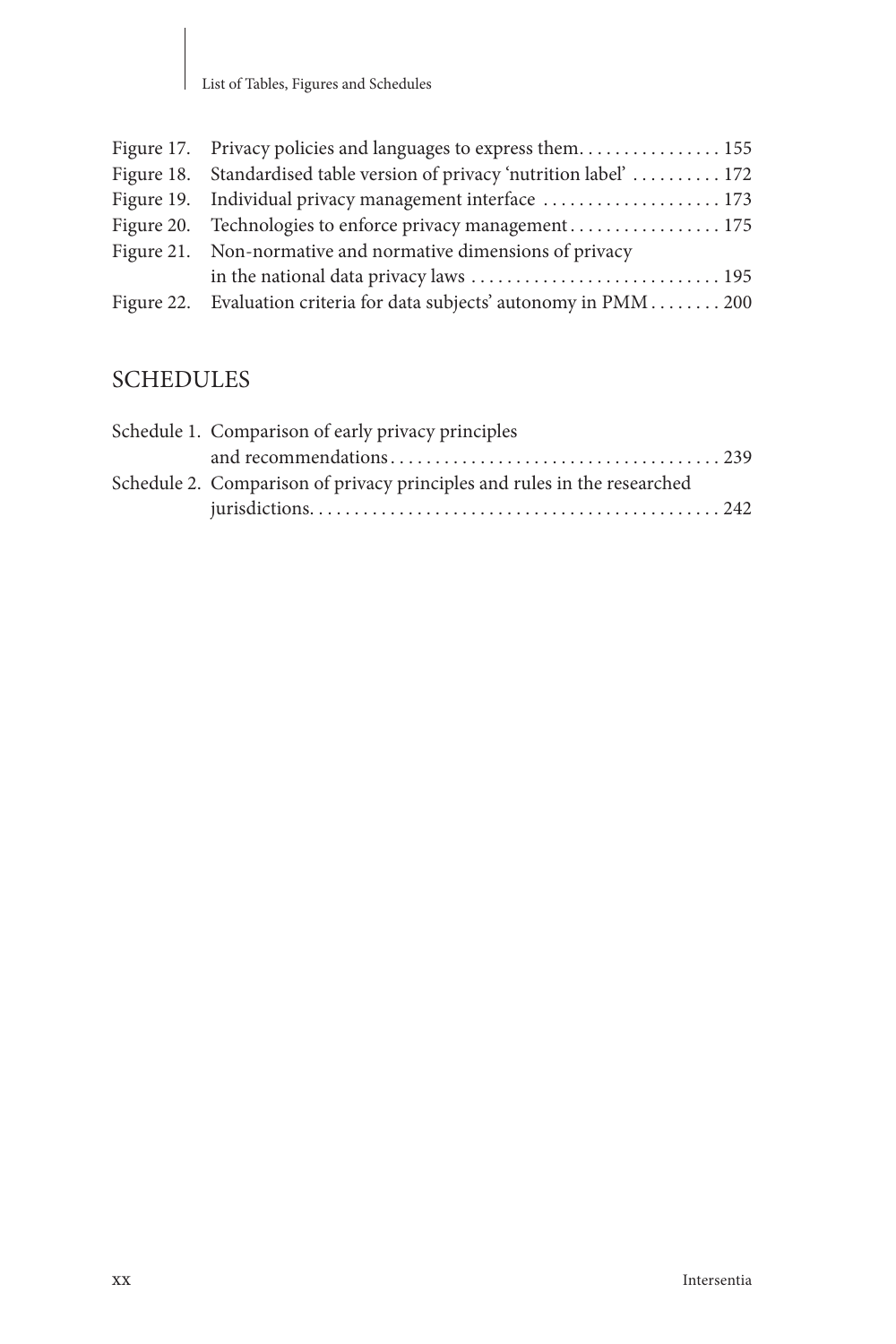## **LIST OF ABBREVIATIONS**

| API                | Application Programming Interface                      |
|--------------------|--------------------------------------------------------|
| Article 29 WP      | Article 29 Working Party - an advisory body of         |
|                    | representatives from the DPAs of each EU Member        |
|                    | State, replaced by the EDPB with the introduction of   |
|                    | the GDPR                                               |
| <b>BVerfG</b>      | Bundesverfassungsgericht - German Federal              |
|                    | Constitutional Tribunal                                |
| ChFREU             | Charter of Fundamental Rights of the European Union    |
| <b>CJEU</b>        | Court of Justice of the European Union                 |
| Convention 108     | Council of Europe's Convention for the Protection of   |
|                    | Individuals with regard to Automatic Processing of     |
|                    | Personal Data, No. 108 (1981, modernisation of 2018 is |
|                    | waiting for ratification)                              |
| <b>DNT</b>         | 'Do Not Track' (technology standard)                   |
| <b>DPA</b>         | Data Protection Authority                              |
| <b>DPD</b>         | Data Protection Directive - Directive 95/46/EC of the  |
|                    | European Parliament and of the Council of 24 October   |
|                    | 1995 on the Protection of Individuals with Regard      |
|                    | to the Processing of Personal Data and on the Free     |
|                    | Movement of Such Data [1995] OJ L 281/31               |
| <b>ECHR</b>        | European Convention on Human Rights - Convention       |
|                    | for the Protection of Human Rights and Fundamental     |
|                    | Freedoms                                               |
| <b>ECtHR</b>       | European Court of Human Rights                         |
| <b>EDPB</b>        | European Data Protection Board - an EU body            |
|                    | comprising the European DPAs according to Article 68   |
|                    | of the GDPR                                            |
| ePrivacy Directive | Directive 2002/58/EC of the European Parliament        |
|                    | and of the Council of 12 July 2002 Concerning the      |
|                    | Processing of Personal Data and the Protection of      |
|                    | Privacy in the Electronic Communications Sector        |
|                    | (Directive on Privacy and Electronic Communications)   |
|                    | [2002] OJ L 201/37                                     |
| <b>FIPPs</b>       | Fair Information Practice Principles                   |
|                    |                                                        |